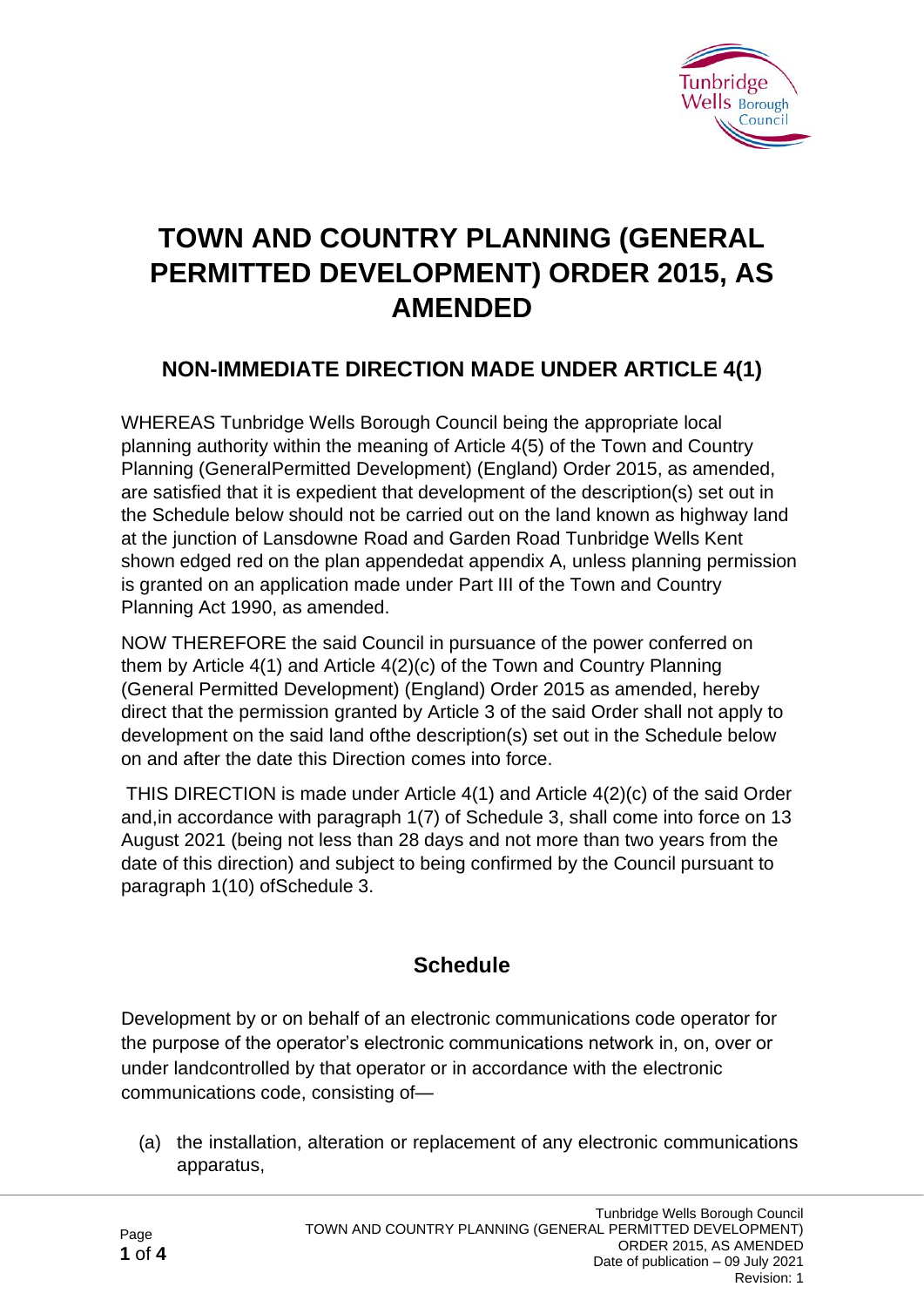(b) the use of land in an emergency for a period not exceeding 6 months to station and operate moveable electronic communications apparatus required for the replacement of unserviceable electronic communications apparatus, including the provision of moveable structures on the land for the purposes of that use, or

(c) development ancillary to radio equipment housing.

being development comprised within Schedule 2 Part 16 Class A to the said Order andnot being development comprised within any other Class.

#### **Made under the Common Seal of Tunbridge Wells Borough Council this 8 day of July 2021**



The Common Seal of the Council was affixed to this Direction in the presence of Plaudetk almond Authorised signatory

#### **Confirmed under the Common Seal of Tunbridge Wells Borough Council this 12 day of August 2021**

The Common Seal of the Council was affixed to this Direction in the presence of  $\mathcal{A}$ **Authorised Signatory**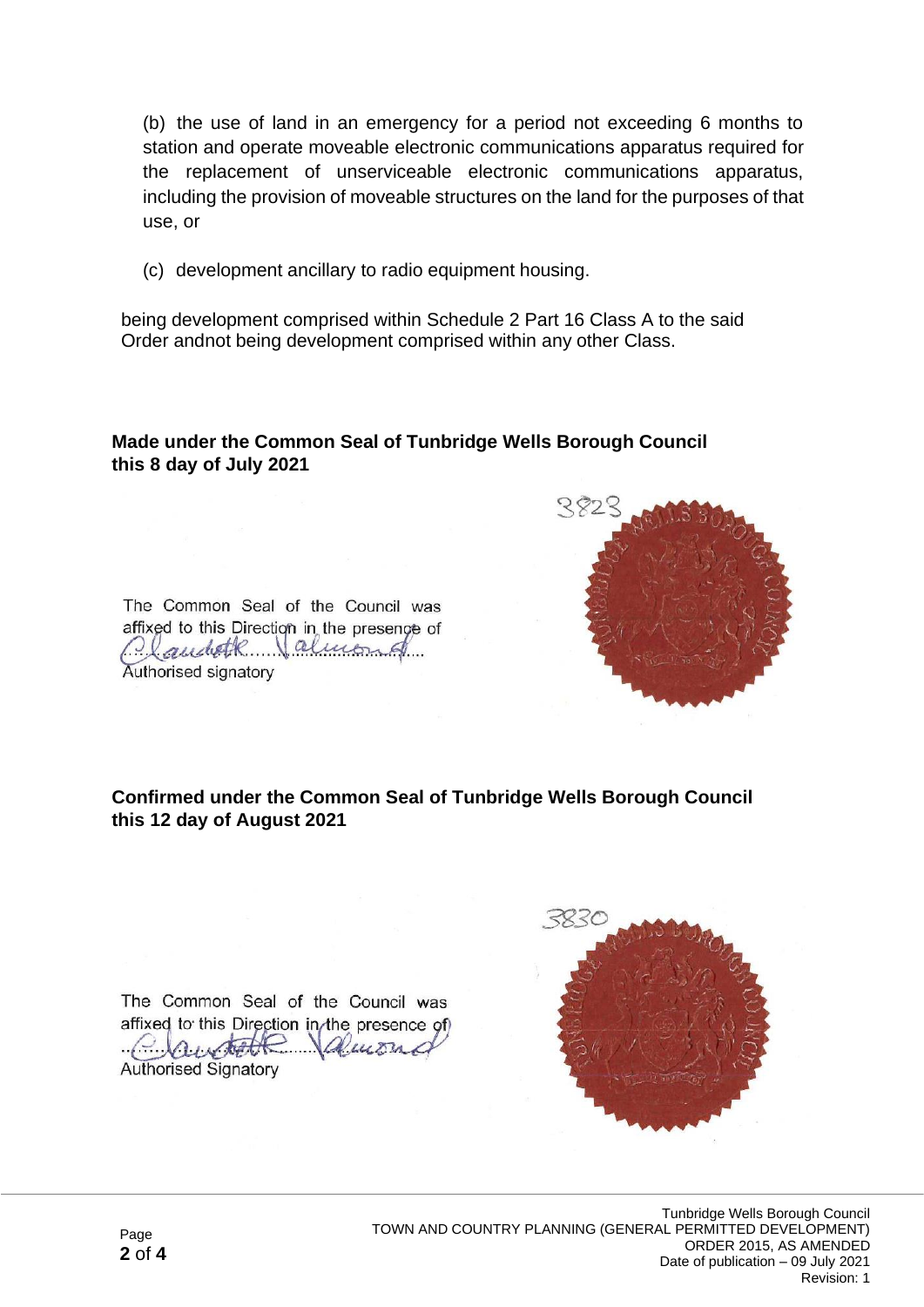## **ARTICLE 4 DIRECTION**